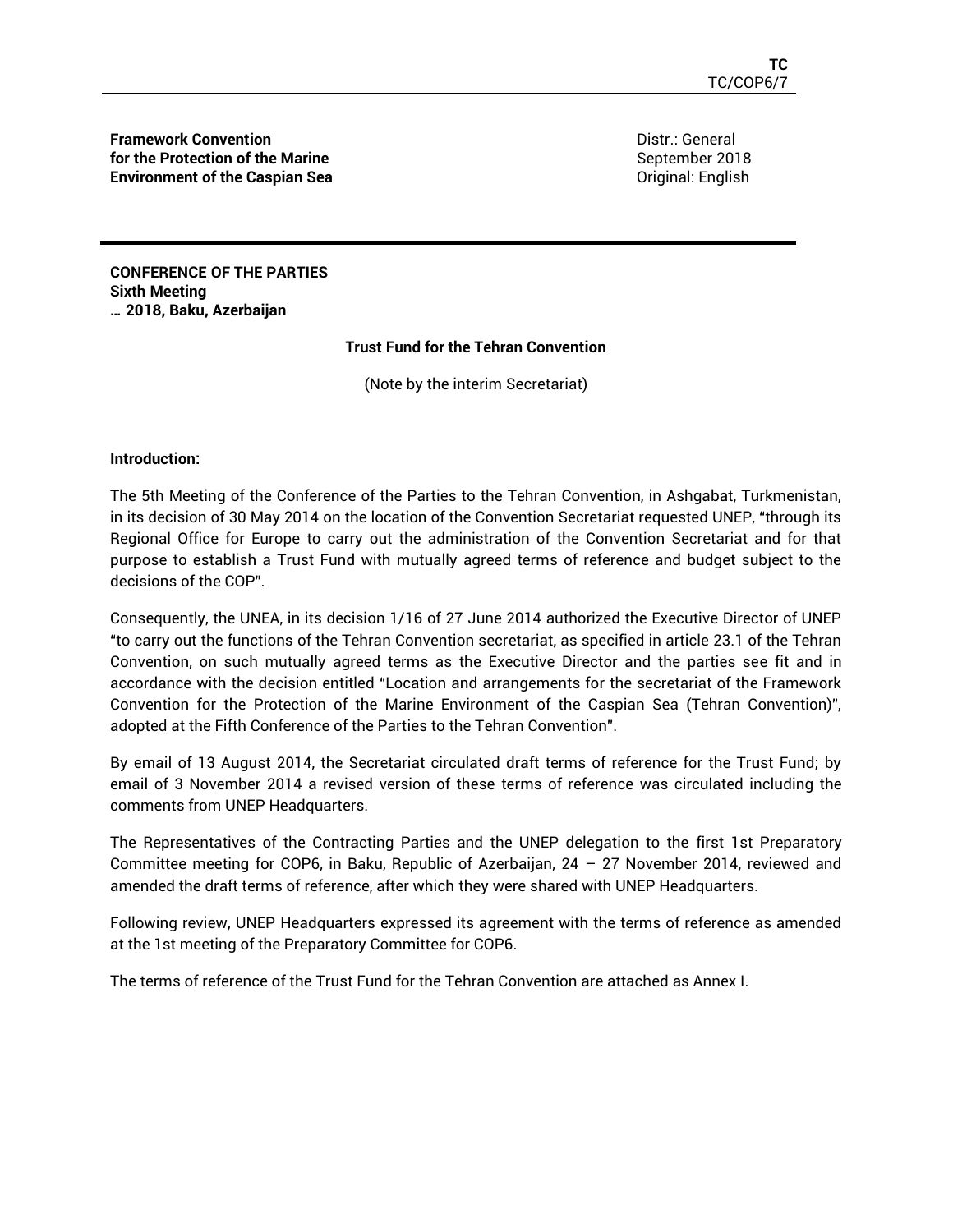Annex II presents the proposed budget of the Trust Fund<sup>1</sup>. The budget is meant to finance the Convention Secretariat and activities as reflected in the 2019-2020 Program of Work of the Convention, contained in document TC/COP6/8.

### **Suggested action:**

The COP may wish to:

1. Approve the terms of reference and budget<sup>2</sup> for the Trust Fund for the Tehran Convention, and

2. Request the Executive Director of UNEP to establish the Trust Fund and make it operational by 1 January 2019.

 $1$  The Trust Fund budget as presented is provisional. The figures may change a little once the certificated statement of income and expenditures of 2018 has been received.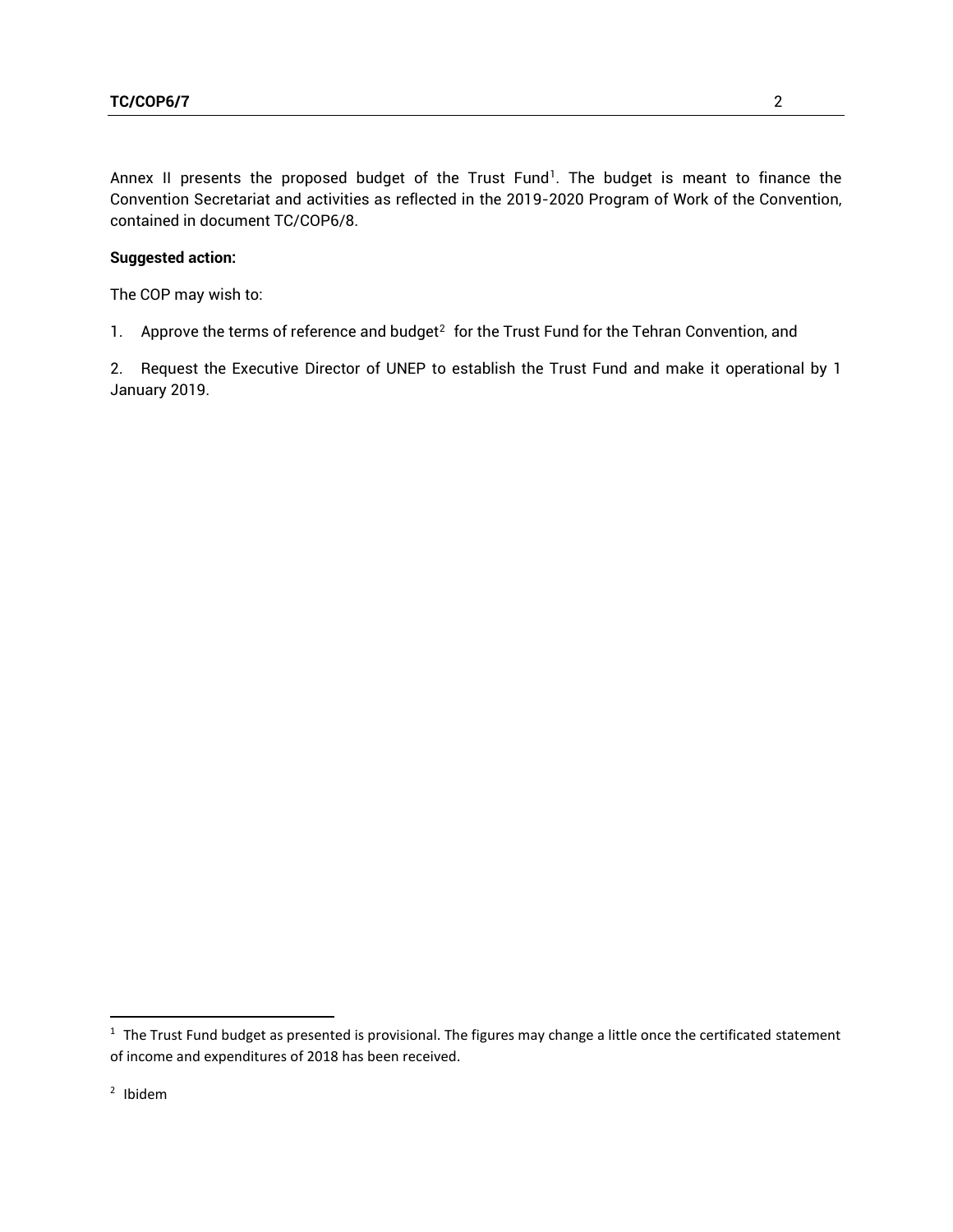#### **Draft Terms of Reference for the Trust Fund for the Framework Convention for the Protection of the Marine Environment of the Caspian Sea**

1. The establishment of the Trust Fund for the Framework Convention for the Protection of the Marine Environment of the Caspian Sea and related Protocols (Tehran Convention) was approved by the United Nations Environment Assembly of UNEP through Resolution 1/16 adopted by its first session in June 2014 following the decision adopted by the fifth Meeting of the Conference of the Parties to the Tehran Convention, in Ashgabat, Turkmenistan, 30 May 2014, entitled "Location and arrangements for the Secretariat of the Framework Convention for the Protection of the Marine Environment of the Caspian Sea (Tehran Convention)", for an initial period of two years, to receive and administer donations for administering and meeting the objectives of the Tehran Convention and related Protocols, including the functioning of the Secretariat.

2. The terms and definitions used in these Terms of Reference are those used in the Rules and Regulations of the United Nations and the Financial Rules of the Tehran Convention.

3. The Trust Fund shall be used to cover the expenditures for the administration of the budget of the Tehran Convention and related Protocols, including the functioning of its Secretariat.

4. The Executive Director of UNEP shall maintain and administer the Trust Fund in accordance with the Regulations and Rules of the United Nations and UNEP and the Financial Rules of the Tehran Convention, and shall delegate its day to day management to the Executive Secretary of the Tehran Convention. Any personnel recruited by UNEP for the purpose of the Trust Fund including the Executive Secretary of the Tehran Convention, shall be recruited and administered in accordance with the Rules and Regulations of the United Nations and UNEP.

5. The budget and appropriation of the Trust Fund shall be composed of two sections:

- Section I: (Assessed) Annual contributions from the Contracting Parties of the Tehran Convention.
- Section II: Additional voluntary contributions from the Contracting Parties of the Tehran Convention and Governments which are not Contracting Parties of the Tehran Convention, and from other governmental, intergovernmental, non-governmental and private sector sources.

6. The (assessed) annual contributions from the Contracting Parties to the Tehran Convention will for each of the Contracting Parties to the Tehran Convention consist of an equal share of Section I of the budget of the Trust Fund, to be determined by the Conference of the Parties to the Tehran Convention; the contributions are due to be paid during the first quarter of the calendar year.

7. Voluntary (additional) contributions for Administering and Meeting the Objectives of the Tehran Convention and related Protocols, including the functioning of the Secretariat may be pledged and made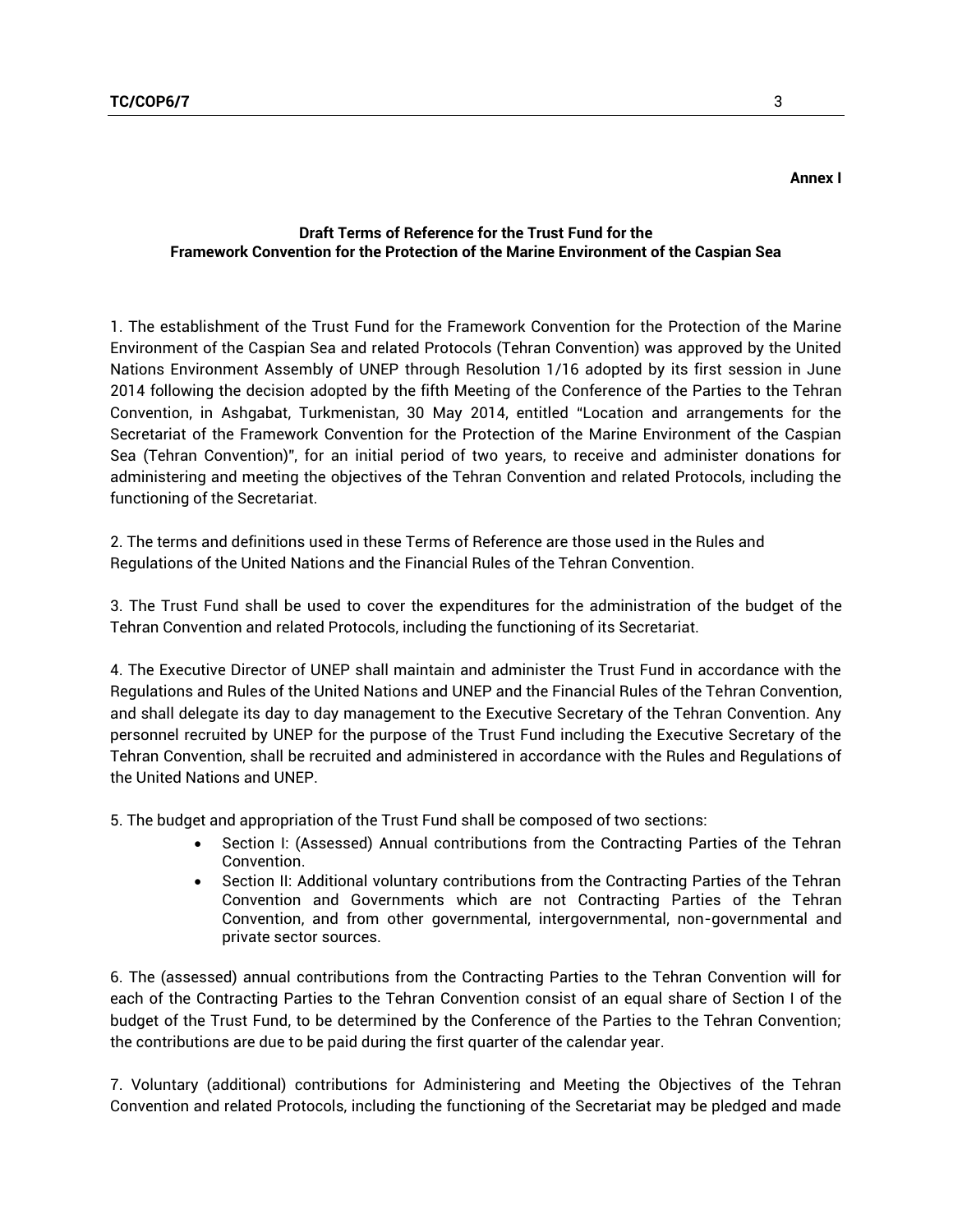at any time. They shall be used according to the terms and conditions agreed between the Executive Secretary of the Tehran Convention and the respective contributor in line with the applicable UN rules and regulations.

8. The financial period shall consist of a calendar year.

9. The budget period for the proposed budget of the Tehran Convention shall consist of two consecutive calendar years.

10. The budget estimates expressed in US dollars, covering the income and expenditures for the budget period to which they relate, shall be prepared by the Executive Secretary of the Tehran Convention and submitted to the Parties at least 90 days before the date of each ordinary meeting of the Conference of the Parties to the Tehran Convention, that is scheduled to consider budget, for its approval.

11. At each ordinary meeting of the Conference of the Parties to the Tehran Convention the Executive Secretary of the Tehran Convention shall present a report on contributions to the Trust Fund, including sources, amounts, purposes, conditions and activities financed by these contributions

12. Supplementary budget estimates may be submitted by the Executive Secretary of the Tehran Convention whenever necessary during the budget period. Such estimates shall be prepared in a form consistent with the regular estimates.

13. No commitments against the resources of the Trust Fund may be made in advance of corresponding resources including pledges in the form of unconditional contributions having become available to the Trust Fund. In the event that the Executive Secretary of the Tehran Convention anticipates a shortfall in resources over the financial period as a whole, (s)he shall adjust the budget so that expenditures over the period as a whole are fully covered by contributions, pledges in the form of unconditional contributions and other income received, unless otherwise authorized by the Executive Director of UNEP. Taking into account the available resources an operating reserve at a level of 15% of annual expenditure will be established.

14. If deemed appropriate and upon approval by the UN Controller, an imprest account will be established for use by the Executive Secretary of the Tehran Convention to help cover the cost of operation of the Secretariat. Replenishment of the account will be done regularly at the request of the Executive Secretary of the Tehran Convention upon approval of the relevant expenditure reports.

15. The Executive Secretary of the Tehran Convention may make transfers within each of the main appropriation lines of the approved budget. The Executive Secretary of the Tehran Convention may also make transfers between such appropriation lines within limits set by the Conference of the Parties to the Tehran Convention. At the end of the year (s)he may proceed to transfer any uncommitted balance of appropriations, to the same section in the following calendar year or to the working capital reserve. 16. In accordance with the United Nations rules, UNEP shall charge each year a Programme Support Cost of thirteen per cent of the expenditures charged to the Trust Fund in respect of activities and projects financed from the Trust Fund for the implementation of the Tehran Convention, of which 33% will support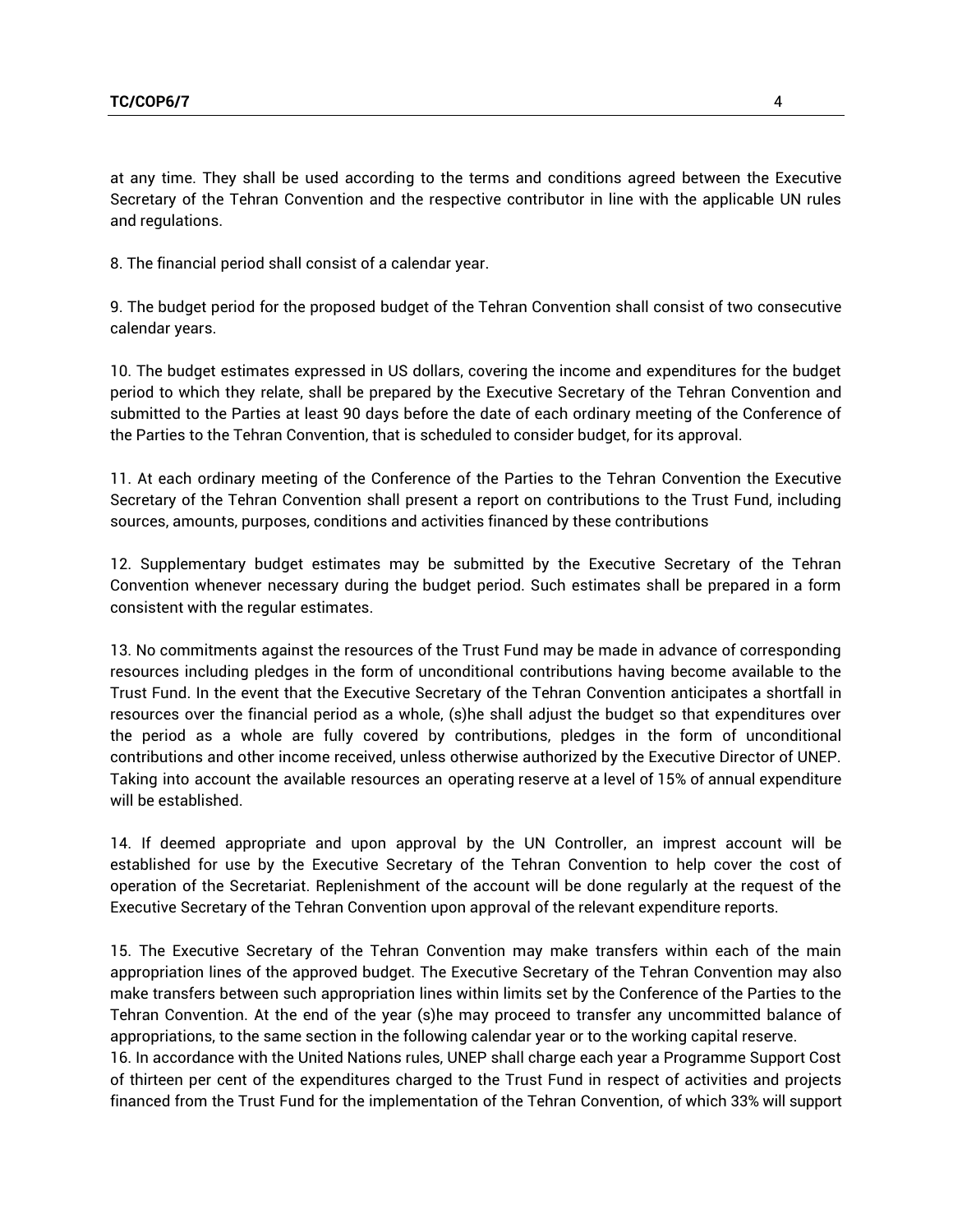UNEP's indirect costs associated with managing the Trust Fund and 67% will be re-invested to directly support the functioning of the Tehran Convention Secretariat. All other costs will be accounted as direct costs in the activities of the Trust Fund budget.

17. Payment to the Trust Fund shall be deposited in convertible currency into the UNEP Trust Funds Account No. 485-002809, JP Morgan Chase Bank, International Agencies Banking Division, 270 Park Ave., 43rd floor, New York, N.Y. 10017, United States of America. Wire transfers: Chase ABA number = 021000021, SWIFT number = BIC-CHASUS33, or CHIPS participant number = 0002 unless otherwise agreed with the Executive Director of UNEP.

18. All contributions received into the Trust Fund and not immediately required for the financing of the programmes, activities and projects shall be invested at the discretion of the United Nations Environment Programme and income earned shall be credited to the Trust Fund.

19. Should the resources paid to the Trust Fund, including the investment income credited to the Trust Fund in accordance with paragraph 17 above, exceed the amount spent by UNEP on activities financed by the Trust Fund, the surplus amount, after settlement of all outstanding obligations and after presentation of the final statement of account, shall be disposed of in accordance with the decision of the Conference of the Parties to the Tehran Convention in compliance with the Rules and Regulations of the United Nations and UNEP in managing the Trust Fund.

20. Upon completion of each financial period, the Executive Secretary of the Tehran Convention shall ensure the submission to the Contracting Parties to the Tehran Convention of the certified accounts of UNEP for that year and, once available, the audited accounts for the previous budget period.

21. The Trust Fund shall be subjected to internal and external auditing in accordance with the rules and regulations of the United Nations.

22. The Executive Secretary of the Tehran Convention shall prepare a report on the budget implementation and submit it to the Contracting Parties to the Tehran Convention at least 45 days before the date of each ordinary meeting of the Conference of the Parties to the Tehran Convention.

23. In the event that the Conference of the Parties to the Tehran Convention decides to terminate the Trust Fund, it shall notify UNEP to that effect at least six months before the selected date of termination. UNEP shall inform UNEA accordingly. The Conference of the Parties to the Tehran Convention shall decide, in consultation with UNEP, on the distribution of any unspent balance after all liquidation expenses have been met.

24. These terms of reference shall be effective from the date of their approval by the Conference of the Parties to the Tehran Convention.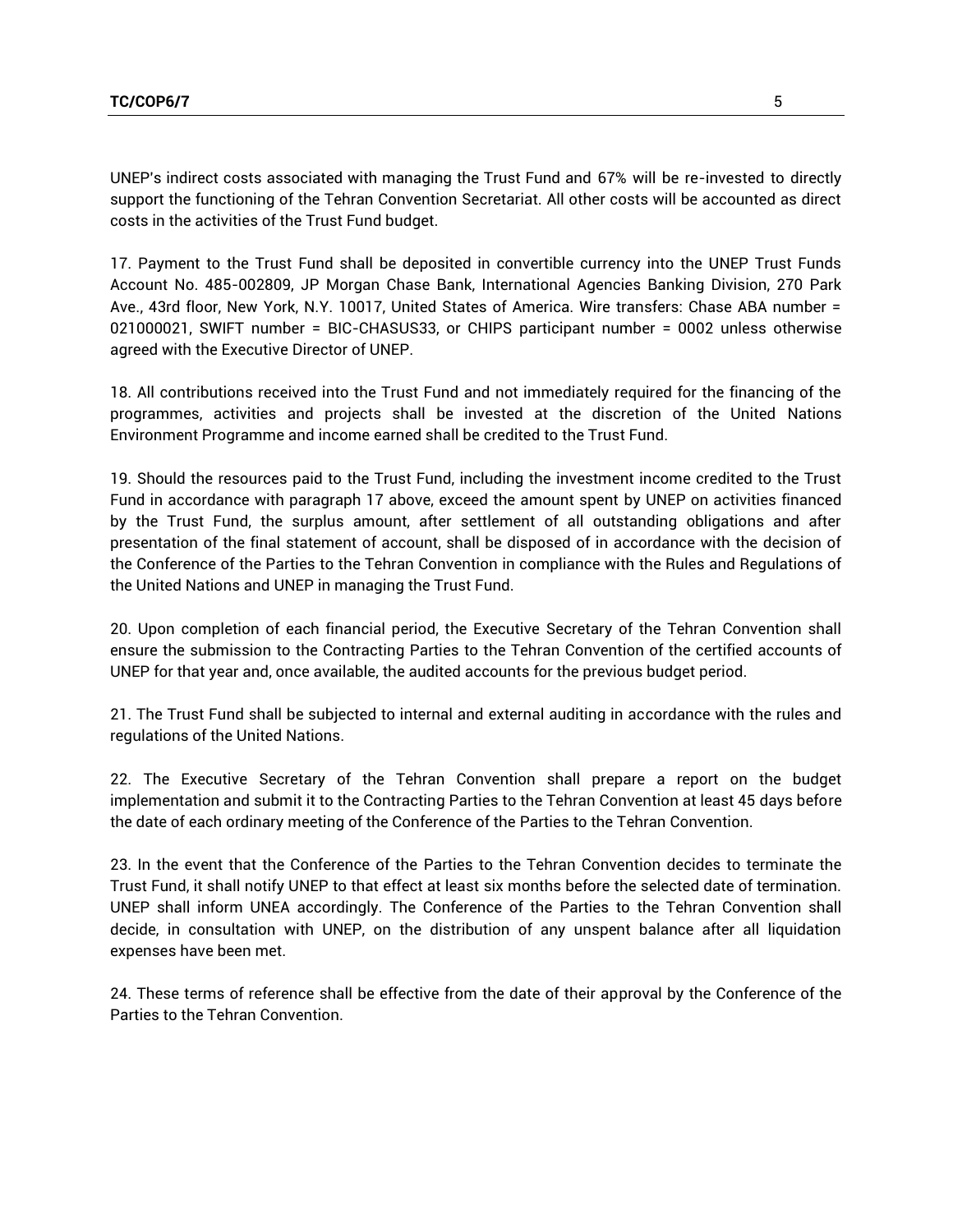### **Annex II**

# **Budget of the Trust Fund for the**

## **Framework Convention for the Protection of the Marine Environment of the Caspian Sea**

|    | <b>Description</b> |                                                 |                                                    | 2019<br><b>Budget</b> | 2020<br><b>Budget</b> | <b>Total</b><br><b>Budget*</b> |  |  |  |
|----|--------------------|-------------------------------------------------|----------------------------------------------------|-----------------------|-----------------------|--------------------------------|--|--|--|
|    |                    |                                                 |                                                    |                       |                       |                                |  |  |  |
| 10 |                    | <b>Project personnel component</b>              |                                                    |                       |                       |                                |  |  |  |
|    | 1100               |                                                 | Project Personnel Title Grade w/m                  |                       |                       |                                |  |  |  |
|    |                    | 1101                                            | <b>Executive Secretary (P5)</b>                    | 180,000               | 180,000               | 360,000                        |  |  |  |
|    |                    | 1102                                            | Associate Program Officer (P2)                     | 110,000               | 110,000               | 220,000                        |  |  |  |
|    |                    | 1103                                            | Program Officer (P3)                               | 0                     | 0                     | 0                              |  |  |  |
|    |                    | 1104                                            | Program Officer (P3)                               | 0                     | 0                     | 0                              |  |  |  |
|    |                    | 1105                                            | Admin/Finance Officer (P3)                         | 0                     | 0                     | 0                              |  |  |  |
|    |                    | 1106                                            | Communication/Stakeholder Officer (P3)             | 0                     | 0                     | 0                              |  |  |  |
|    |                    | 1107                                            | Office Assistant (G5)                              | 0                     | 0                     | 0                              |  |  |  |
|    |                    | 1199                                            | Subtotal                                           | 290,000               | 290,000               | 580,000                        |  |  |  |
|    | 1200               |                                                 | Consultants (Description of activity/service) w/m  |                       |                       |                                |  |  |  |
|    |                    | 1201                                            | Consultants, international                         | 0                     | 0,000                 | 0,000                          |  |  |  |
|    |                    | 1202                                            | Consultants, national                              | 35,000                | 35,000                | 70,000                         |  |  |  |
|    |                    | 1204                                            | <b>NCLOs</b>                                       | 60,000                | 60,000                | 120,000                        |  |  |  |
|    |                    | 1299                                            | Subtotal                                           | 95,000                | 95,000                | 190,000                        |  |  |  |
|    | 1300               |                                                 | Administrative support                             |                       |                       |                                |  |  |  |
|    |                    | 1301                                            | Driver / General Support (local)                   | 0                     | 0                     | 0                              |  |  |  |
|    |                    | 1399                                            | Subtotal                                           | $\underline{0}$       | $\overline{0}$        | $\overline{0}$                 |  |  |  |
|    | 1600               |                                                 | Staff travel on official business                  |                       |                       |                                |  |  |  |
|    |                    | 1601                                            | Travel                                             | 25,000                | 25,000                | 50,000                         |  |  |  |
|    |                    | 1699                                            | Subtotal                                           | 25,000                | 25,000                | 50,000                         |  |  |  |
|    | 1999               |                                                 | <b>Component Total</b>                             | 410,000               | 410,000               | 820,000                        |  |  |  |
| 20 |                    | <b>Subcontract component</b>                    |                                                    |                       |                       |                                |  |  |  |
|    | 2100               |                                                 | Sub-contracts (MoUs/LoAs for cooperating agencies) |                       |                       |                                |  |  |  |
|    |                    | 2101                                            | MoUs for Conv. activities, general                 | 81,000                | 86,000                | 167,000                        |  |  |  |
|    |                    | 2102                                            | MoUs Caspian Day                                   | 25,000                | 25,000                | 50,000                         |  |  |  |
|    |                    | 2199                                            | Subtotal                                           | 106,000               | 111,000               | 217,000                        |  |  |  |
|    | 2999               |                                                 | Component total                                    | 106,000               | 111,000               | 217,000                        |  |  |  |
| 30 |                    | <b>Training component</b>                       |                                                    |                       |                       |                                |  |  |  |
|    | 3300               |                                                 | Meetings/conferences (Title)                       |                       |                       |                                |  |  |  |
|    |                    | 3301                                            | Meetings/Conferences etc.                          | 49,000                | 49,000                | 98,000                         |  |  |  |
|    |                    | 3305                                            | Miscellaneous training activities                  | 0                     | $\Omega$              | n.                             |  |  |  |
|    |                    | 3399                                            | Subtotal                                           | 49,000                | 49,000                | 98,000                         |  |  |  |
|    | 3999               |                                                 | <b>Component Total</b>                             | 49,000                | 49,000                | 98,000                         |  |  |  |
| 40 |                    | <b>Equipment and premises component</b>         |                                                    |                       |                       |                                |  |  |  |
|    | 4100               | Expendable equipment (items under \$1,500 each) |                                                    |                       |                       |                                |  |  |  |
|    |                    | 4101                                            | Office supplies                                    | 0                     | 0                     | 0                              |  |  |  |
|    |                    | 4199                                            | Subtotal                                           | $\underline{0}$       | $\overline{0}$        | $\overline{0}$                 |  |  |  |